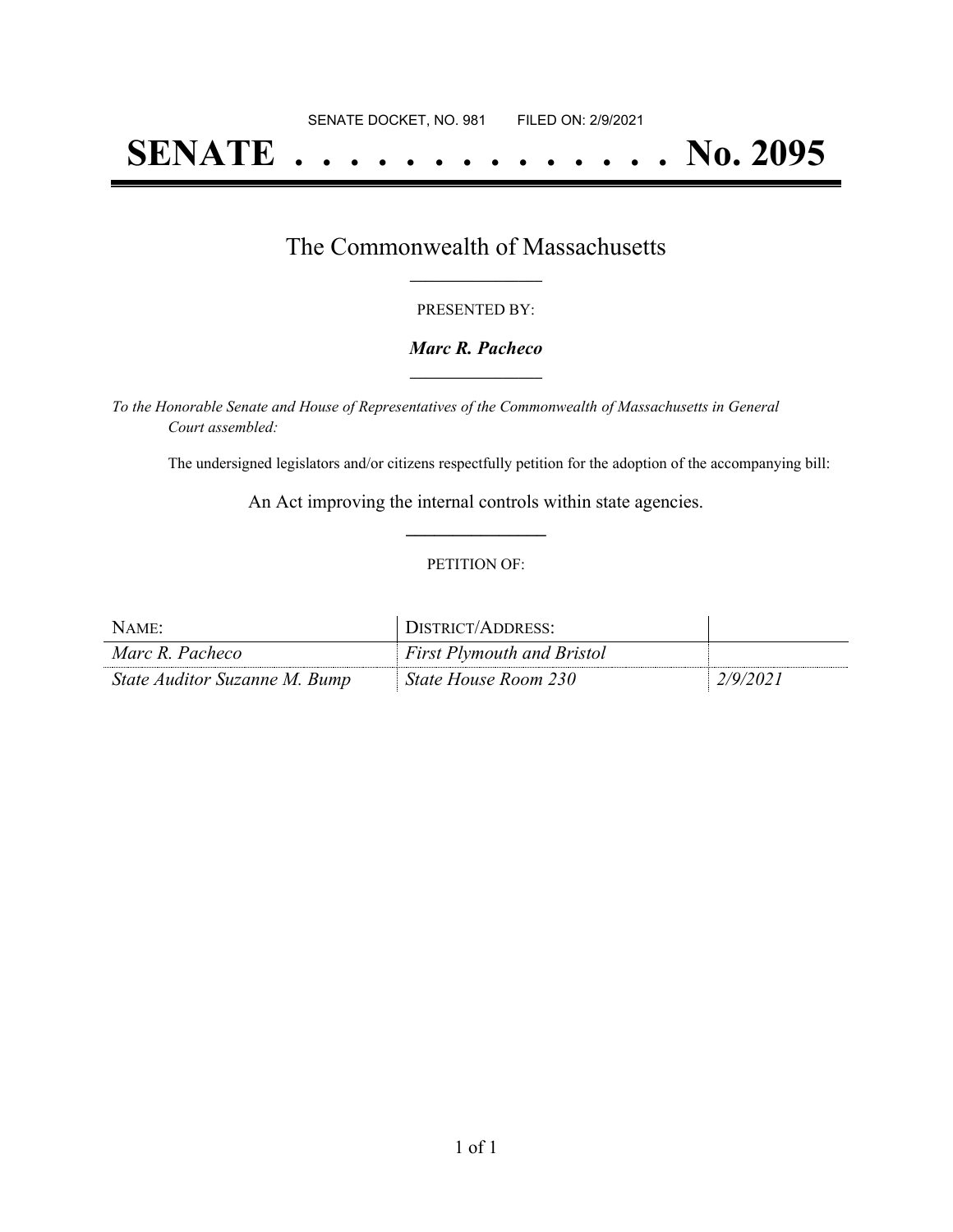## **SENATE . . . . . . . . . . . . . . No. 2095**

By Mr. Pacheco, a petition (accompanied by bill, Senate, No. 2095) of Marc R. Pacheco and State Auditor Suzanne M. Bump for legislation to improve the internal controls within state agencies. State Administration and Regulatory Oversight.

## The Commonwealth of Massachusetts

**In the One Hundred and Ninety-Second General Court (2021-2022) \_\_\_\_\_\_\_\_\_\_\_\_\_\_\_**

**\_\_\_\_\_\_\_\_\_\_\_\_\_\_\_**

An Act improving the internal controls within state agencies.

Be it enacted by the Senate and House of Representatives in General Court assembled, and by the authority *of the same, as follows:*

| 1              | SECTION 1. Section 9A of chapter 7A of the General Laws, as appearing in the 2016                  |
|----------------|----------------------------------------------------------------------------------------------------|
| 2              | Official Edition, is hereby amended by deleting lines 9 through 14, the second paragraph.          |
| 3              | SECTION 2. Chapter 7A of the General Laws, as appearing in the 2016 Official Edition,              |
| 4              | is hereby amended by inserting, after section 19, the following new section:-                      |
| 5              | Section 20. Notwithstanding any general or special law to the contrary, the comptroller,           |
| 6              | in consultation with the state auditor, shall publish regulations to establish reporting           |
| $\overline{7}$ | requirements as well as internal control standards which shall define the minimum level of         |
| 8              | quality acceptable for internal control systems in operation throughout the various state agencies |
| 9              | and departments and shall constitute the criteria against which such internal control systems will |
| 10             | be evaluated. Internal control systems, the components of which should include an internal         |
| 11             | control plan, a risk assessment, policies, procedures and training requirements, for the various   |
| 12             | state agencies and departments of the Commonwealth shall be developed, documented and              |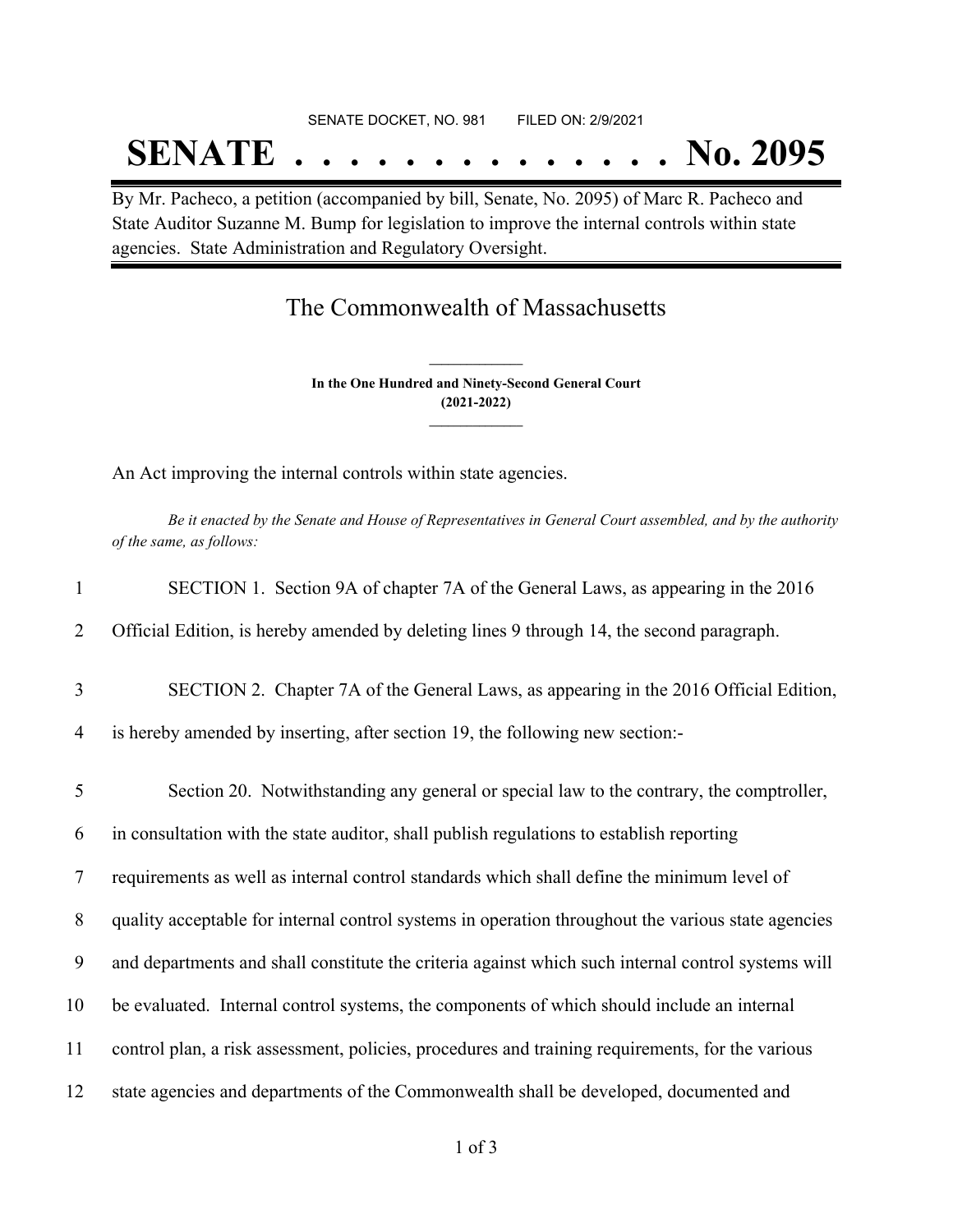readily accessible in accordance with internal control guidelines established by the office of the comptroller.

 Within each agency there shall be an official, equivalent in title or rank to an assistant or deputy to the department head, whose responsibility, in addition to his regularly assigned duties, shall be to ensure that the agency has written documentation of its internal control system on file. Said official shall, annually, or more often as conditions warrant, evaluate the effectiveness of the agency's internal control system and establish and implement changes necessary to ensure that: (1) the documentation of all internal control systems is readily available for examination by the comptroller, the secretary of administration and finance and the state auditor, (2) the results of audits and recommendations to improve departmental internal controls are promptly evaluated 23 by the agency management, (3) timely and appropriate corrective actions are effected by the agency management in response to an audit and (4), all actions determined by the agency management as necessary to correct or otherwise resolve matters will be addressed by the agency in their budgetary request to the general court. The comptroller shall prepare and update from time to time a training program, which the office shall publish on its official website, a program which shall provide a general introduction and training on the requirements of this section. SECTION 3. Chapter 11 of the General Laws, as appearing in the 2016 Official Edition,

is hereby amended by inserting, after section 12, the following two new sections:-

 Section 12A. In coordination with the comptroller of the commonwealth and regulations established pursuant to section 20 of chapter 7A, all unaccounted for variances, losses, shortages, intentional violation of general laws governing commonwealth financial system operations and

of 3